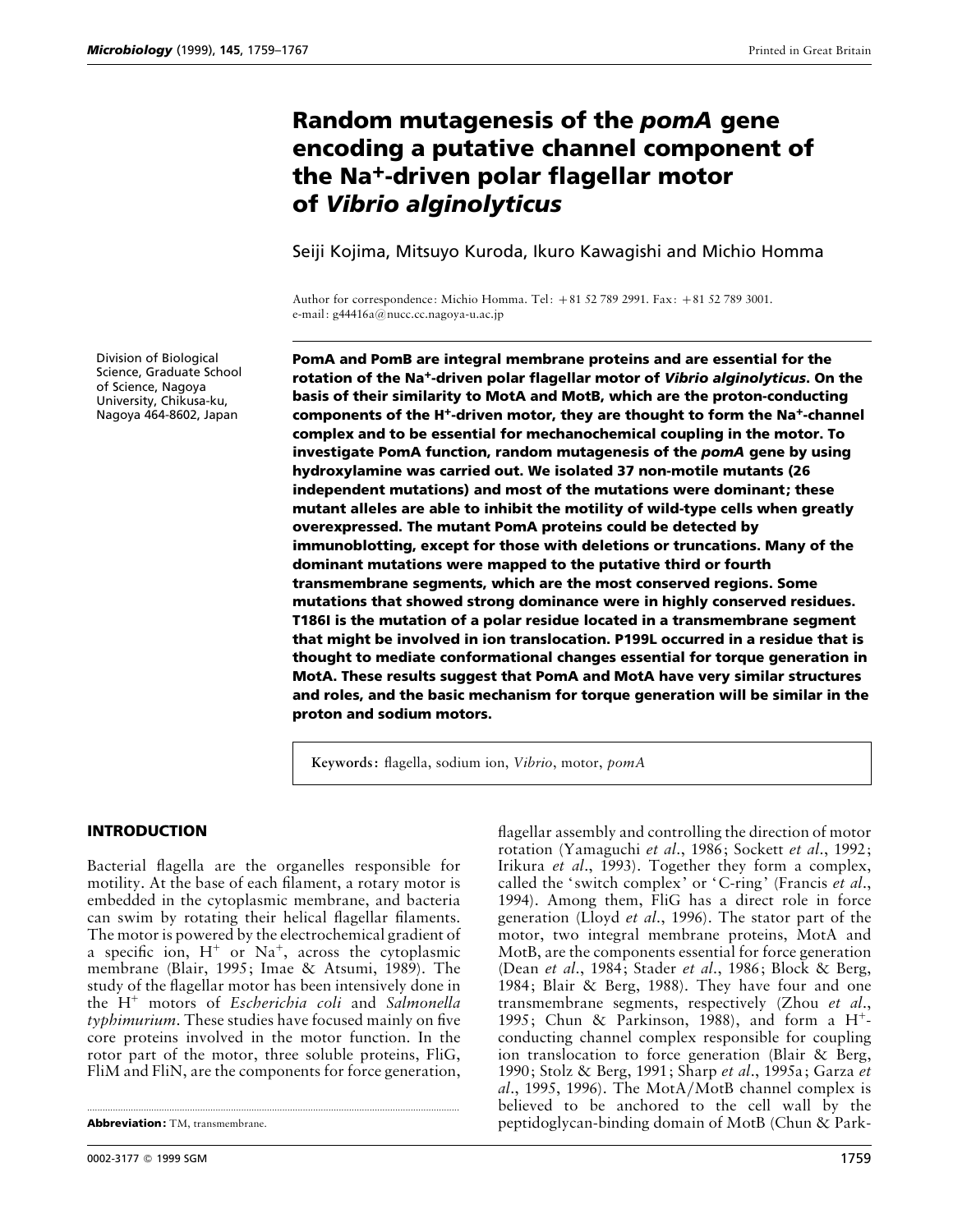inson, 1988; Blair *et al*., 1991; De Mot & Vanderleyden, 1994).

Intensive mutational analysis of MotA, MotB and FliG of *E*. *coli* revealed some critical residues involved in torque generation. It was shown that most of the dominant mutations occurred in the transmembrane domains of MotA and MotB (Blair & Berg, 1991; Blair *et al*., 1991). In particular, Asp32 of MotB, a conserved acidic residue in the membrane segment, was suggested to be the residue conveying protons (Zhou *et al*., 1998a). Other recent mutational analyses indicated that three charged residues of FliG predicted to be on one surface, Arg281, Asp288, Asp289, and two cytoplasmic charged residues of MotA, Arg90 and Glu98, are involved in torque generation (Lloyd & Blair, 1997; Zhou & Blair, 1997). It was speculated that these charged residues of FliG and MotA might engage in electrostatic interactions with each other (Zhou *et al*., 1998b).

The Na+-driven motor has some advantages for study compared with the  $H^+$ -driven type. Sodium-motive force can be manipulated more easily than proton-motive force, and amiloride and its analogues work as specific inhibitors of the motor (Sugiyama *et al*., 1988; Atsumi *et al*., 1990). It was thought that the inhibitor interacted with the Na<sup>+</sup>-channel components in the motor. Four proteins essential for torque generation, PomA, PomB, MotX and MotY, were recently identified in the polar flagellar motor of *Vibrio alginolyticus* (Asai *et al*., 1997; Okunishi *et al*., 1996). PomA and PomB are homologous to MotA and MotB, and have four and one transmembrane segments, respectively. *Rhodobacter sphaeroides* MotA, which is the H<sup>+</sup>-motor component (Shah  $\&$ Sockett, 1995), is very similar to PomA and contains the same number of residues (Asai *et al*., 1997). Therefore, PomA and PomB are thought to form a  $Na<sup>+</sup>$ -channel complex in the motor. Recently, mutations which cause the resistance to the specific inhibitor, phenamil (an amiloride analogue), were identified in PomA and PomB, supporting the suggestion that these proteins are  $Na<sup>+</sup>$ motor-specific channel components (Kojima *et al*., 1999). On the other hand, both MotX and MotY, which have been identified in *Vibrio parahaemolyticus* (McCarter, 1994a, b) and have putative single transmembrane segments, are not homologous to the protontype motor proteins, except that MotY has a peptidoglycan-binding motif in the C-terminal region, as do MotB and PomB. MotX was also inferred to be the  $Na^+$ channel component of the motor because overproduction of MotX is lethal to *E*. *coli* in proportion to the external  $Na<sup>+</sup>$  concentration and because this lethality is reversed by the addition of amiloride (McCarter, 1994a).

Thus, the  $H^+$  motor and the  $Na^+$  motor have some similar and some distinct aspects. We hypothesize that the basic mechanism for torque generation will be common in the H<sup>+</sup>-driven and Na<sup>+</sup>-driven motors. If so, residues critical for motor function will also be common between the two types of motors. In this study, we carried out random mutagenesis of the *pomA* gene in order to identify residues responsible for the function of PomA.

# **METHODS**

**Bacterial strains, growth conditions and media.** *V*. *alginolyticus* VIO5 (Laf− PomA+) and VIO586 (Laf− PomA−) were used as the host strains to express the wild-type and mutant *pomA* genes (the Laf phenotype is the presence of lateral flagella) (Okunishi *et al*., 1996, Asai *et al*., 1997). For DNA manipulation, we used the *E*. *coli* strain DH5α (Grant *et al*., 1990). *V*. *alginolyticus* cells were cultured in VC medium (0.5% polypeptone, 0.5% yeast extract, 0.4% K<sub>2</sub>HPO<sub>4</sub>, 3% NaCl, 0±2% glucose) at 30 °C and *E*. *coli* cells were cultured in LB medium (1% tryptone,  $0.5\%$  yeast extract,  $0.5\%$  NaCl) at 37 °C. For swarm assays, *Vibrio* cells were inoculated on 0±25% agar VPG plates (0±25% agar in VPG medium containing 1% polypeptone, 0.4% K<sub>2</sub>HPO<sub>4</sub>, 3% NaCl, 0.5%, w}v, glycerol). When necessary, chloramphenicol was added to a final concentration of 2±<sup>5</sup> <sup>µ</sup>g ml−" for *Vibrio* cells and 25 <sup>µ</sup><sup>g</sup> ml−" for *<sup>E</sup>*. *coli* cells.

**Plasmids.** For isolation of *pomA* mutants, the *pomA* gene in the *Bam*HI fragment of plasmid pYA301 was subcloned into pSU21, a chloramphenicol-resistant vector (Bartolomé *et al.*, 1991), and named pMK101. The *Bam*HI fragment in pMK101 was inserted in the opposite orientation to the *lac* promoter in pSU21. This *Bam*HI fragment was also cloned in the reverse orientation and the resultant plasmid was named pMK201.

**Isolation of** *pomA* **mutants.** Plasmid pMK101 was treated with 2 M hydroxylamine in  $0:1$  M potassium phosphate (pH 6±0), 1 mM EDTA for 4 h at 50 °C. After the treatment, plasmids were diluted in 10 mM Tris/HCl (pH  $7.5$ ), 1 mM EDTA, and dialysed overnight to remove hydroxylamine. Then, plasmids were precipitated with ethanol and transformed into the *pomA* mutant VIO586. We selected Pom− (polar flagellar motility defective) transformants from the chloramphenicol-resistant and swarm-deficient ones as described previously (Okunishi *et al*., 1996). The Pom− phenotype was confirmed by isolating mutant plasmids and retransforming them into VIO586.

**Dominance.** To assay the dominance of the plasmid-borne *pomA* mutants, each plasmid was transformed into the PomA+ strain VIO5. Transformants were inoculated on a 0.25% agar VPG plate and incubated for 6 h at 30 °C. The diameters of the swarms of each mutant were measured and their mean diameter was normalized to the diameter of the swarm formed on the same plate by VIO5/pMK201(PomA<sup>+</sup>) cells. The relative swarm size of each mutant was obtained from at least three independent experiments, and the dominance was determined from the mean value of them. The swarm size of wild-type cells was  $0.92 \pm 0.06$  cm. The mutants were categorized into four types; severely dominant  $(++)$ ; 0–20% of wild-type swarm size), strongly dominant  $(++)$ ; 21–45% of wild-type), slightly dominant  $(+; 46-70%$  of wild-type) and recessive  $(-; 71-100\%$  of wild-type).

**DNA manipulations and sequencing.** Routine DNA manipulations were carried out according to standard procedures (Sambrook *et al*., 1989). Restriction endonucleases and other enzymes for DNA manipulations were purchased from Takara Shuzo and New England Biolabs. The nucleotide sequence was determined by the dideoxy chain termination method using the ABI PRISM Dye Terminator Cycle Sequencing Ready Reaction Kit and the ABI PRISM 377 DNA sequencer (Perkin Elmer).

**Electroporation.** Transformation of *Vibrio* cells by electroporation was carried out as described previously (Kawagishi *et al*., 1994).

**Immunoblots of PomA.** Immunoblotting was carried out as described previously (Nishioka *et al*., 1998). Cells were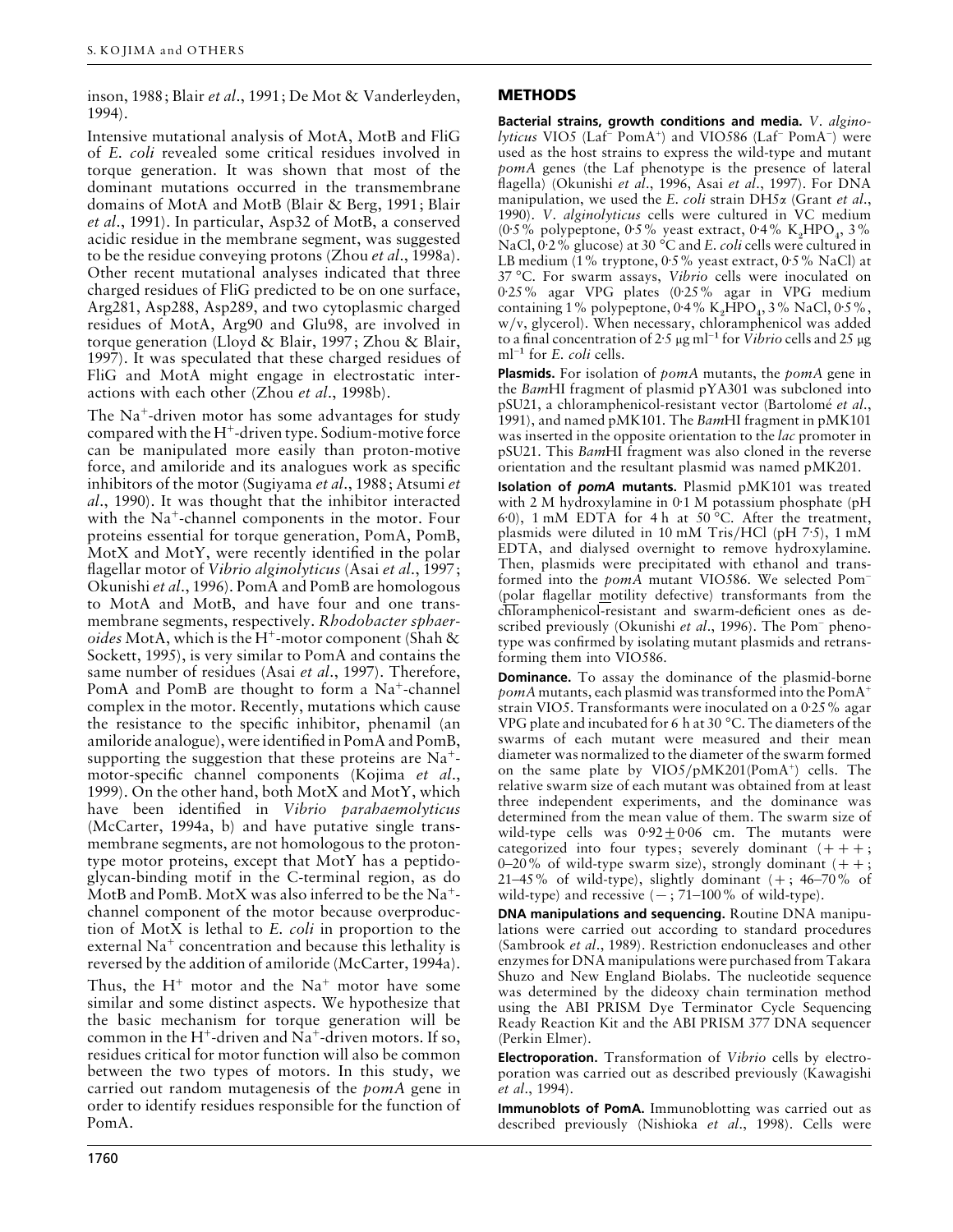harvested and suspended in distilled water at an  $OD_{660}$  of 10. The suspension was electrophoresed through a 10% SDS-PAGE gel. For the detection of the mutant PomA proteins, we used an anti-PomA peptide antibody (PomA91), which was generated against peptides derived from three segments of PomA with an additional cysteine at the N terminus to keyhole limpet haemocyanin; 1, CKKDIALTDERHTQGTG-VFRAFGDVAP (in the cytoplasmic domain between TM2 and 3); 2, CTTLYGAILSNMVFFPIADKLSLRRDQET (in the TM4); 3, CQDGQNPRVIDSYLKNYLNEGK (in the Cterminal cytoplasmic domain).

# **RESULTS**

## **Isolation of PomA mutants**

We first subcloned the *pomA* gene from the plasmid  $pYA301$  (*pomA*<sup>+</sup>, Km<sup>r</sup>) into the vector  $pSU21$  (Cm<sup>r</sup>), because transformation of *Vibrio* cells with the Cmr vector was more efficient than with the  $Km<sup>r</sup>$  vector. Random mutagenesis of the *pomA* gene was carried out by treating the resultant plasmid, pMK101 (*pomA*+,  $Cm<sup>r</sup>$ ), with hydroxylamine. The mutagenized plasmids were introduced into the *pomA* mutant VIO586, which has non-motile polar flagella, and each transformant was inoculated on semisolid agar plates. Approximately 1% of the Cm<sup>r</sup> clones obtained were deficient for swarming in this screen, and we isolated 43 mutants by this procedure. These mutants were classified into two groups: (I) cells completely impaired in polar flagellar motility on semisolid agar (Pom−; 37 clones), and (II) cells that swarm much more slowly than wild-type (6 clones). Fig. 1 shows typical swarms of the type I





mutants (alleles 1 and 3) and type II mutants (alleles 2 and 4). We expected that type II mutants might swim slowly. However, when each of them was grown in liquid broth and examined under the microscope, only a small fraction of the cells were swimming, at the same speed as wild-type cells, and most cells were immotile. All of the type II mutants showed this phenotype. On the other hand, all of the type I mutants were completely immotile when grown in broth and observed under the microscope.We characterized the type I mutants further.

# **Positions of** *pomA* **mutations**

The nucleotide changes in all the type I *pomA* alleles were determined by sequencing. The results are summarized in Table 1. In six mutants (alleles 3, 7, 23, 24, 26 and 37) we could not find any nucleotide changes in the *pomA* coding region. These mutations might occur in regions that affect the expression of *pomA*. Nucleotide changes in the other mutants were of the type expected for hydroxylamine mutagenesis (GC to AT transitions). The mutants were grouped into four categories (Table 1). Deletions or terminations were found in ten mutant alleles. Single and double amino acid substitutions were found in 16 and 5 mutants, respectively. Double mutations were detected mainly in the cytoplasmic domain, and interestingly, two were in adjacent residues. On the other hand, it is noteworthy that most of the single mutations were mapped to the putative third or fourth transmembrane segments, which are highly conserved between PomA and MotA of *R*. *sphaeroides* or *E*. *coli* (Asai *et al*., 1997) (Fig. 2). Actually, all of the mutated residues in the single mutants, except for Ser193, are conserved in MotA. Five mutations were found in residues that also gave a dominant, swarmdeficient phenotype when mutated in *motA* in *E*. *coli*. These residues are Gly8, Gly154, Thr186 and Pro199 (mutations in MotA were G6S, G6D, G176S, T209W and P222L, respectively). Most of the single mutations were substitutions of a non-charged residue by a polar or charged one, and others were substitutions by residues with large side chains.

# **Dominance of** *pomA* **mutations**

Next, we investigated the dominant-negative effects of the mutant PomA proteins. All the type I mutant *pomA* alleles were introduced into VIO5 (*pomA*+) cells, and fresh transformants were inoculated on semisolid agar plates. None of the mutant plasmids caused any significant reduction in swarm size in this assay (data not shown). The *pomA* fragment in pMK101 is inserted in the opposite orientation to the *lac* promoter, and so although the protein is expressed at levels sufficient to complement a *pomA* defect, it is not expected to be overexpressed (for discussion of an analogous construct expressing *motY*, see Okunishi *et al*., 1996). To determine whether higher-level expression of mutant *pomA* alleles *in trans* from multicopy plasmids in PomA<sup>+</sup> cells might affect the dominance of the mutation, we reversed the orientation of the wild-type and all the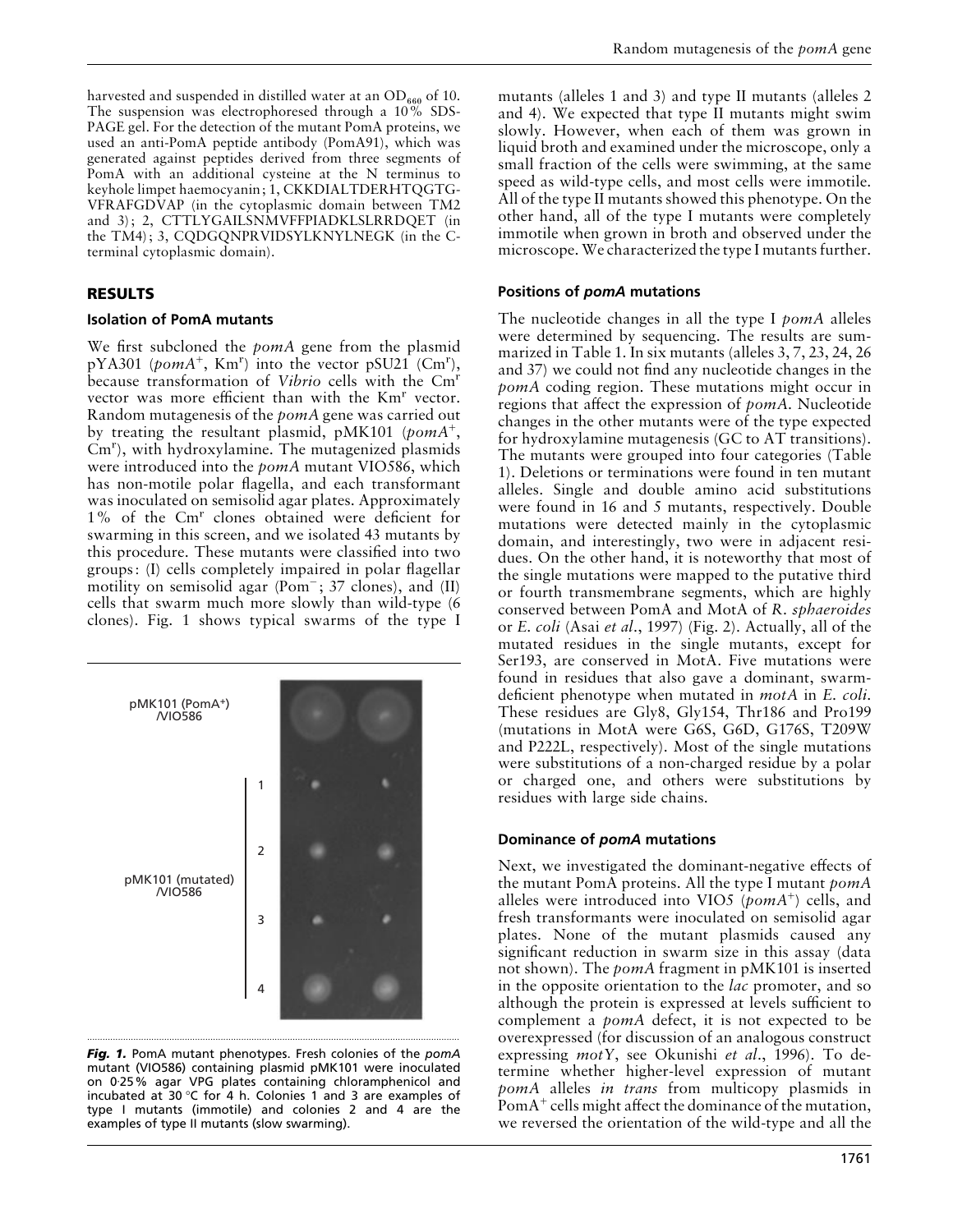## *Table 1.* Nucleotide and amino acid changes of PomA mutants

Nucleotide changes were identified as described in Methods. Dominance was determined by swarm size relative to that of wild-type (see Fig. 4). Loop<sub>1-2</sub> is the region between TM1 and TM2 (periplasm), loop<sub>2-3</sub> is the region between TM2 and TM3 (cytoplasm), and  $\text{loop}_{3-4}$  is the region between TM3 and TM4 (periplasm). NE; not examined.

.................................................................................................................................................................................................................................................................................................................

| Allele number/type                 | Base change      | Amino acid<br>change  | Dominance                | Location                              |
|------------------------------------|------------------|-----------------------|--------------------------|---------------------------------------|
| Deletion                           |                  |                       |                          |                                       |
| $\overline{2}$                     | $\Delta$ 262-472 | Frameshift            |                          | $Loop_{2-3}$ -TM3                     |
| Nonsense mutations                 |                  |                       |                          |                                       |
| 11, 15, 19, 25                     | C160T            | Q54Termination        |                          | $Loop_{2-3}$                          |
| 28                                 | C412T            | Q138Termination       |                          | $Loop_{2-3}$                          |
| 16                                 | C676T            | Q226Termination       | $^{+}$                   | C-terminus                            |
| $\overline{4}$                     | C685T            | Q229Termination       | $^{+}$                   | C-terminus                            |
| 34                                 | C694T            | R232Termination       | $\overline{\phantom{0}}$ | C-terminus                            |
| 31                                 | C578T/C694T      | S193F/R232Termination | NE                       | TM4/C-terminus                        |
| Single amino acid<br>substitutions |                  |                       |                          |                                       |
| 10                                 | G22A             | G8S                   | $++$                     | TM1                                   |
| 27                                 | G23A             | G8D                   | $+ +$                    | TM1                                   |
| 22                                 | G460A            | G154R                 | $^{+}$                   | TM <sub>3</sub>                       |
| 6                                  | G461A            | G154E                 | $+$                      | TM3                                   |
| 36                                 | G470A            | G157D                 | $++$                     | TM3                                   |
| 21                                 | (C345T)/C473T    | (G115G)/T158I         | $++$                     | TM <sub>3</sub>                       |
| 17                                 | C484T            | L162F                 | $++$                     | TM <sub>3</sub>                       |
| 33                                 | G526A            | G176R                 | $++$                     | $Loop_{3-4}$                          |
| 13                                 | G527A            | G176E                 | $++$                     | $Loop_{3-4}$                          |
| 1, 29                              | C557T            | T186I                 | $++$                     | TM4                                   |
| 32                                 | C578T            | S193F                 |                          | TM4                                   |
| 30                                 | C596T            | P199L                 | $+++$                    | TM4                                   |
| 5                                  | (C594T)/C596T    | (F198F)/P199L         | $_{\rm NE}$              | TM4                                   |
| 14                                 | G662A            | G221D                 | $\overline{\phantom{0}}$ | C-terminus                            |
| 8                                  | C739T            | <b>R247C</b>          | $+$                      | C-terminus                            |
| Double amino acid<br>substitutions |                  |                       |                          |                                       |
| 35                                 | C260T/C406T      | A87V/H136Y            | $++$                     | $\text{Loop}_{2-3}/\text{loop}_{2-3}$ |
| 9                                  | C391T/C395T      | L131F/T132M           |                          | $Loop_{2-3}/loop_{2-3}$               |
| 18, 20                             | G404A/G507A      | R135Q/M169I           | $++$                     | $Loop_{2-3}/TM3$                      |
| 12                                 | G657A/G658A      | M219I/D220N           | $++$                     | C-terminus/C-terminus                 |
| No mutation                        |                  |                       |                          |                                       |
| detected in pomA                   |                  |                       |                          |                                       |
| 3, 7, 23, 24, 26, 37               |                  |                       | NE                       |                                       |
|                                    |                  |                       |                          |                                       |

mutant *pomA* genes, placing them downstream of the *lac* promoter (the resultant plasmid containing wildtype *pomA* is named pMK201). These mutant plasmids were introduced into VIO586 (PomA−) and VIO5 (PomA+) cells and each transformant was inoculated on semisolid agar plates.

As shown in Fig. 3(a), *pomA* in pMK201 complemented the PomA− phenotype of VIO586, indicating that function is normal when the PomA protein is expressed from this plasmid. Most of the mutant PomA remained nonfunctional in this assay. Exceptions were G176R and S193F, which were slightly motile, suggesting that these two mutations might be suppressed by overexpression

of the proteins. As shown in Fig. 3(b), most of the mutant proteins reduced the swarming ability of VIO5  $(PomA^+)$  cells when they were overexpressed from the plasmids. To quantify the dominance of each mutant, the swarm assays were repeated, and relative swarm sizes for at least three measurements were averaged. The data are summarized in Fig. 4. Deleted or truncated PomA mutants exhibited recessive or slightly dominant phenotypes. On the other hand, most of the single or double mutants showed dominant effects. The strength of dominance was ranked as described in Methods (Table 1). The mutations in the transmembrane segments showed the strongest dominance  $( + + + \alpha)^2$  $(+)$ , consistent with the results of MotA mutagenesis.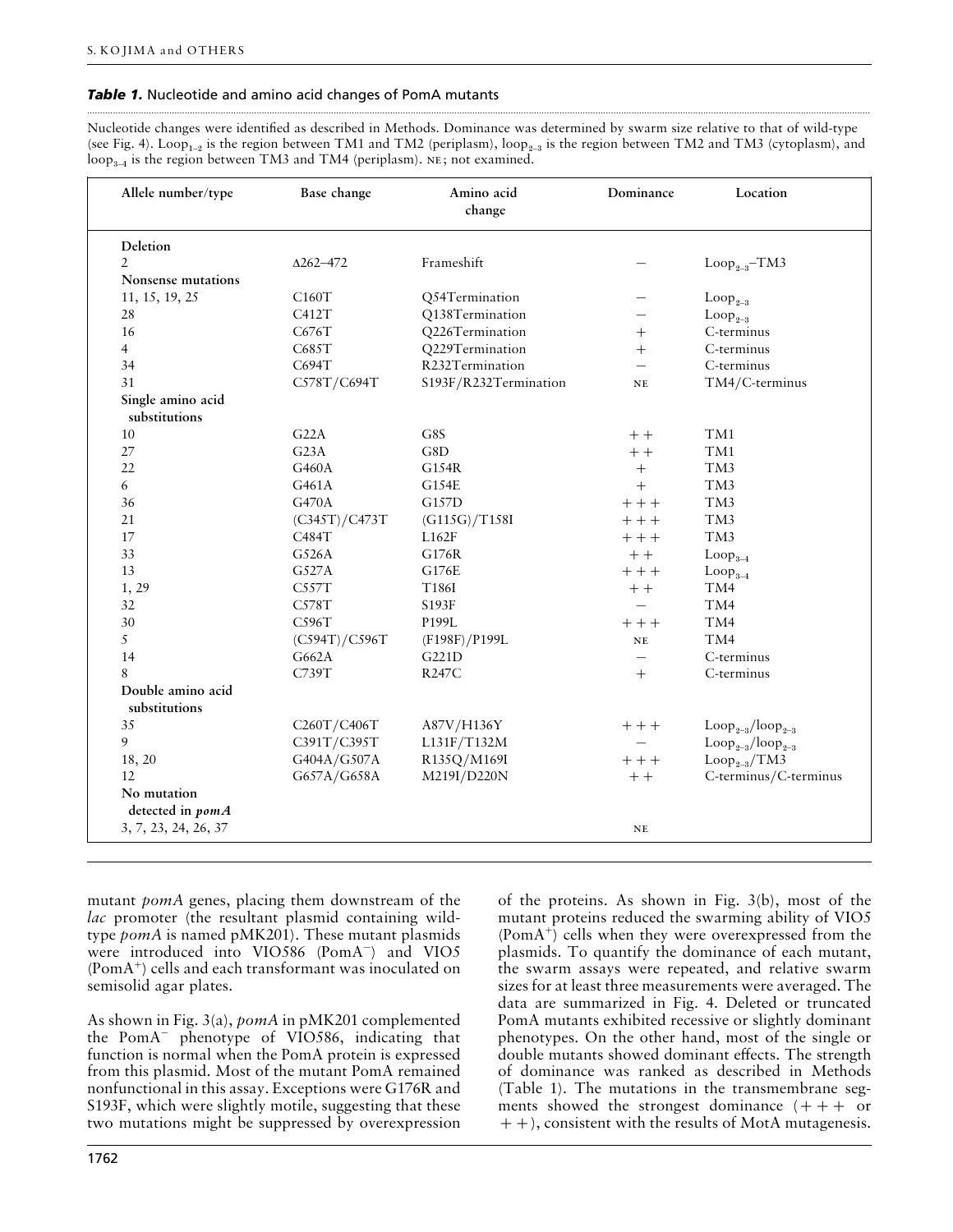

*Fig. 2.* Amino acid alignments of PomA and sites of mutations isolated in this study. Mutated residues are marked by symbols. \* show sites of nonsense mutations, and arrows show the deletion in the allele 2 mutant. Circles show the sites of single mutations and paired symbols ( $\triangle$ ,  $\triangledown$ ,  $\Box$  or  $\chi$ ) show sites of double mutations. Residues giving dominant mutations in both PomA and MotA of *E. coli* are marked by a black circle. Abbreviations: VaPomA, *V. alginolyticus* PomA; RsMotA, *R. sphaeroides* MotA; EcMotA, *E. coli* MotA. White letters in black boxes show residues identical to PomA.

.....................................................................................................



*Fig. 3.* Swarming abilities of the PomA mutants. Two fresh colonies of the *pomA* mutant (VIO586) (a) or the wild-type Pom<sup>+</sup> strain (VIO5) (b) each carrying the mutant *pomA* genes on a multicopy plasmid were inoculated on 0·25% agar VPG plates containing chloramphenicol and incubated at 30 °C for 6 h. The mutations are identified in panel (c). In (a) WT stands for VIO586/pMK201 and 'vector' stands for VIO586/pSU21; in (b) WT stands for VIO5/pMK201 and 'vector' stands for VIO5/pSU21. 'Vector\*' stands for VIO586/pSU21 and is only shown in (b), as a non-motile control.

## **Expression of mutant PomA**

To detect the mutant proteins expressed from the plasmid pMK201, we performed immunoblots to the cell suspensions of the mutants by using a polyclonal anti-PomA peptide antibody (Fig. 5). We could detect PomA bands of the expected size (25 kDa) in all the strongly  $(+)$  or severely  $(++)$  dominant mutants.

We observed some small differences in the amounts of the proteins between the mutants. In addition to the 25 kDa band (arrow in Fig. 5), we detected a band at 45 kDa, in both the wild-type and the mutants. The significance of this band is discussed later. We could not detect the PomA protein in the wild-type strain itself (vector in Fig. 5a and b), or in recessive  $(-)$  or slightly dominant  $(+)$  mutants (for example, G154R in Fig. 5b;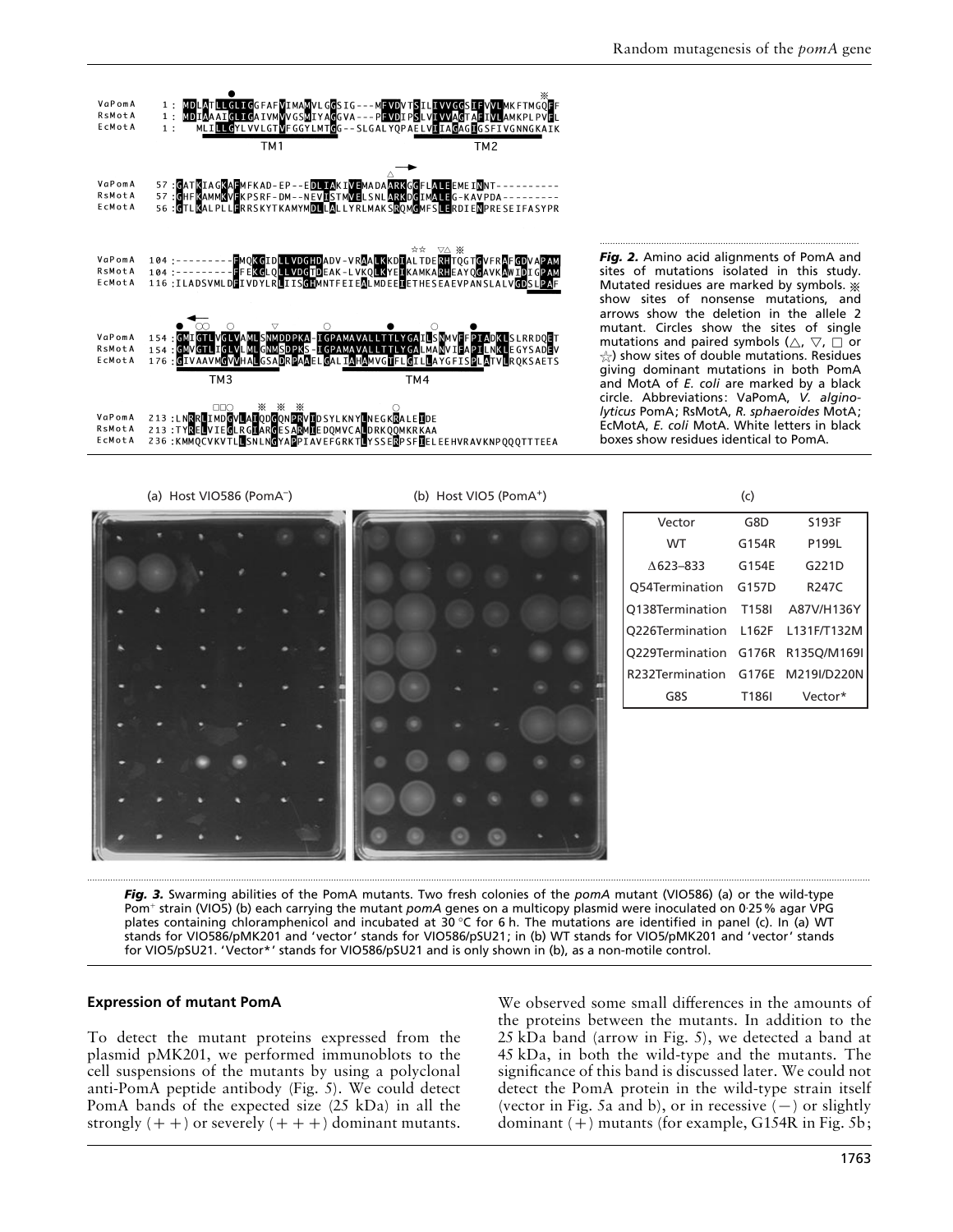

Fig. 4. Dominance of the PomA mutants. Swarm assays of the mutants, as shown in Fig. 3(b), were repeated at least three times and the swarm diameters of each mutant were normalized to that of the wild-type strain (VIO5/pMK201). The relative swarm size obtained from each experiment was averaged and is indicated on the figure with error bar.

.....................................................................................................



*Fig. 5.* Western-blot analysis of the mutant PomA proteins. PomA was not detected in any of the other mutants (data not shown). Cells transformed by the plasmids pMK201 were harvested and suspended in distilled water. This suspension was subjected to SDS-PAGE and immunoblotting with the anti-PomA peptide antibody.

other data not shown), except for R247C and L131F} T132M. All of the deleted or truncated mutant proteins could not be detected. These mutant proteins might be degraded or synthesized in very small amounts. L131F/ T132M, which was detected but not dominant, might have some defect in assembling into the appropriate position in the motor.

In some mutants, the PomA bands were found at positions different from the wild-type PomA. The T158I protein was observed at a higher position than wildtype, and in the G176E and  $R135Q/M169I$  mutants, both the 25 kDa and 45 kDa bands were at significantly higher positions. Some structural change caused by these mutations might affect the mobility of the proteins in electrophoresis.

## **DISCUSSION**

#### **Isolation of** *pomA* **mutations**

PomA is the homologue of the MotA protein, which is believed to be the channel component essential for

rotation of the H+-driven motor. PomA should have similar functions in the  $Na<sup>+</sup>$ -driven motor. To identify the residues of PomA essential for torque generation, we carried out random mutagenesis of the *pomA* gene by hydroxylamine. We isolated 37 non-motile mutants and identified 26 independent mutations in the *pomA* gene. Most of the mutants with single or double amino acid substitutions showed severe or strong dominance, and these mutant PomA proteins expressed from multicopy plasmids could be detected by immunoblotting. These results suggest that the mutant proteins which exhibit dominance are expressed and inserted into the motor but do not function properly, that is, they seem to have defects in torque generation. On the other hand, recessive and weakly dominant mutants could not be detected by immunoblotting. We also could not detect the wild-type level of PomA (Fig. 5a, b, lanes 1), so mutant proteins might be synthesized in very small amounts, although they do not significantly affect the torque generation when expressed in  $PomA^+$  cells. Therefore we mainly discuss the strongly dominant mutations in the subsequent sections.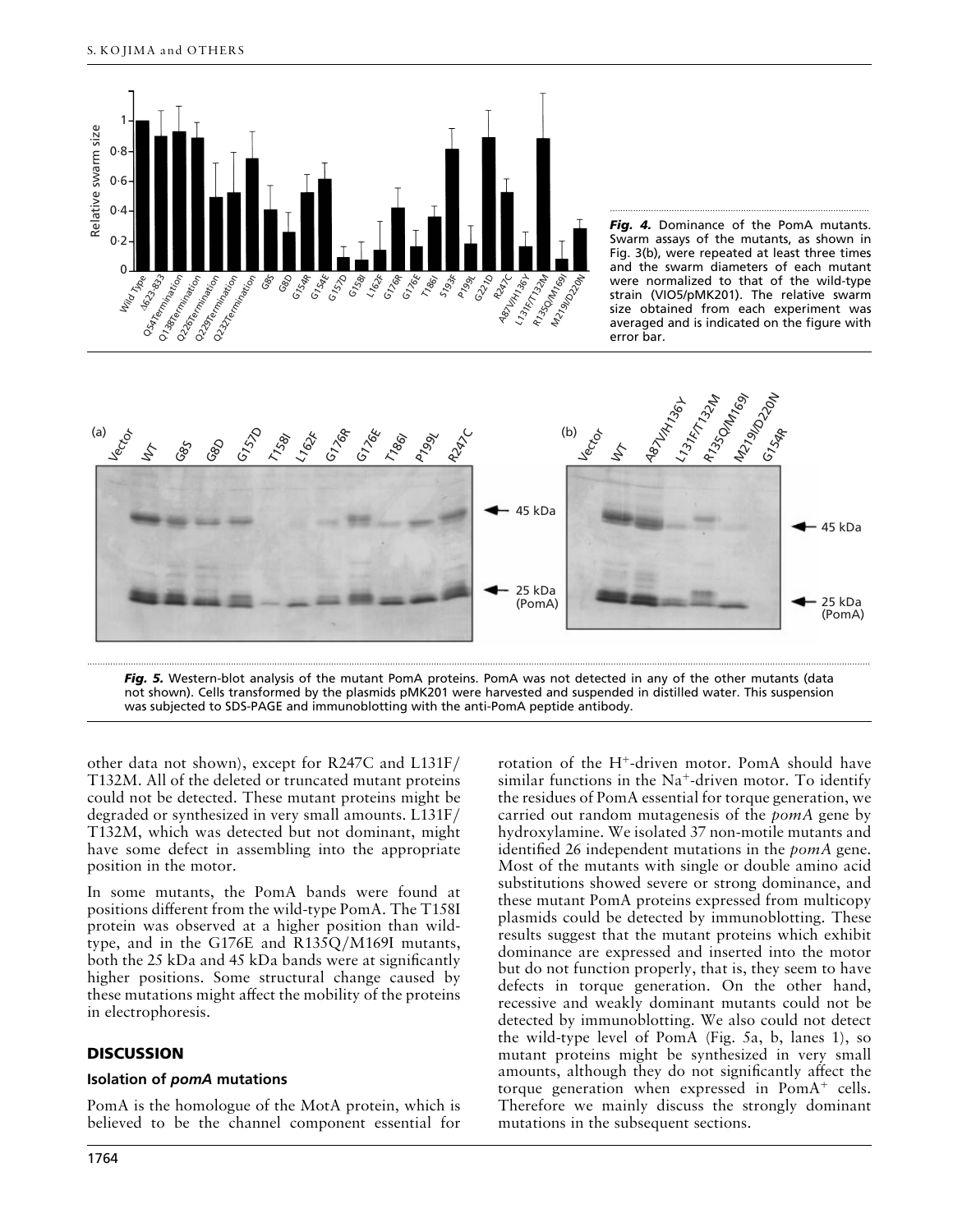

*Fig. 6.* Hypothetical transmembrane region of PomA. The residues altered in strongly and severely dominant mutants are shown by black symbols. The residues altered in slightly dominant mutants are marked by the residue number with white symbols. Dominant double mutants are shown by a pair of squares or triangles. Recessive mutants are not marked.

#### **Localization of the dominant mutations**

The dominant mutations were localized to the putative third or fourth transmembrane segments (Fig. 6), which are highly conserved between PomA and MotA. These transmembrane segments might be more important for function than other regions of the protein. Most of the mutations introduced amino acids with charged or large side-chains. According to the tryptophan-scanning mutagenesis of MotA (Sharp *et al*., 1995b), helices 3 and 4 of MotA were more sensitive to bulky Trp substitutions than were helices 1 and 2, suggesting that helices 3 and 4 might be more fully surrounded by other protein segments that cannot accommodate the Trp side chain. Therefore, substitutions in TM3 or TM4 of PomA might affect conformation or interfere with the interaction between PomA and other channel components such as PomB, MotX and MotY, and consequently disrupt the arrangement of the channel complex, which would no longer function properly in the motor.

Several dominant double mutants were isolated and mapped to the cytoplasmic domain. M219I/M220N were mutated in residues that adjoin each other, suggesting that this region might be involved in protein–protein interaction or be important to protein conformation. It will be necessary to separate these mutations to determine which confers the Pom− phenotype, or whether both are needed.

#### **Comparison between PomA and MotA**

Most of the dominant mutations isolated in this study occurred in the residues conserved in MotA proteins. Especially we found five mutations in residues that also gave a dominant, swarm-deficient phenotype when mutated in *motA* in *E*. *coli*. The mutations G8S, G8D (TM1) and P199L (TM4) correspond to G6S, G6D and

P222L, respectively, isolated in *E*. *coli* MotA (Blair & Berg, 1991). These residues are also highly conserved in MotA homologues (Fig. 2). They would not have a direct role in ion translocation but rather a structural role. Zhou & Blair (1997) focused on, and investigated, this proline residue (Pro222 in *E*. *coli* MotA) by intensive mutagenesis: they speculated that Pro222 might function to mediate conformational changes in MotA that couple the events occurring on the membrane and cytoplasmic domain during energy conversion. Pro151 of PomA is another Pro residue located in the putative third TM segment and is highly conserved among MotA homologues. Mutations of this residue were not isolated in this study, but according to the mutational analysis of the corresponding residue in *E*. *coli* MotA (Zhou & Blair, 1997), it would have a role similar to that of Pro199 in PomA. The G154R mutation was identical to a chromosomal mutation in PomA of VIO586 (Y. Asai, I. Kawagishi, E. Sockett & M. Homma, unpublished). This residue corresponds to Gly176 in *E*. *coli* MotA, and mutation G176S of MotA severely impaired motility (Blair & Berg, 1991).

There are no charged residues in the TM segments of PomA, although some polar residues exist there. These residues might be expected to interact with ions in an ion channel. Among the polar residues, dominant mutations were isolated in Thr158 (TM3) and Thr186 (TM4). Thr186 is highly conserved in MotA homologues, and might have an important role in ion translocation. Thr158 is also conserved in MotA of *R*. *sphaeroides*, and T158I mutations exhibited the strongest dominance (Fig. 4). In *E*. *coli* MotA, the non-motile dominant mutation A180V was isolated in the corresponding residue. So a protein carrying the T158I mutation might affect the ion translocation or impede the rotation of the motor, acting as a 'brake' because of its bulky side chain. In this study we could not isolate the  $Na^+$ -motorspecific dominant mutations. This suggests that PomA has very similar profile to MotA as a channel component. In other words, PomA might mainly constitute the  $Na<sup>+</sup>$  channel pore structure, and  $Na<sup>+</sup>$ -selectivity might not be determined by PomA alone.

## **Expression of mutant PomA**

Some mutations of PomA affected the electrophoretic mobility of the protein. The T158I, G176E and R135Q} M169I proteins were detected at a position slightly above the wild-type protein on gels. This altered mobility might reflect differences in conformation or other modifications. In addition to the PomA bands (25 kDa), we observed bands at approximately 45 kDa in both wild-type and mutant PomA. We suggest that this band might represent a different conformation of PomA or an interaction of PomA with itself or with other proteins, which persist even in the presence of SDS (T. Yorimitsu, K. Sato, Y. Asai, I. Kawagishi & M. Homma, unpublished). The 45 kDa bands of G176E and R135Q}M169I were also found at the upper position, supporting this proposal. In some mutants, the 45 kDa bands were weaker. It will be necessary to examine more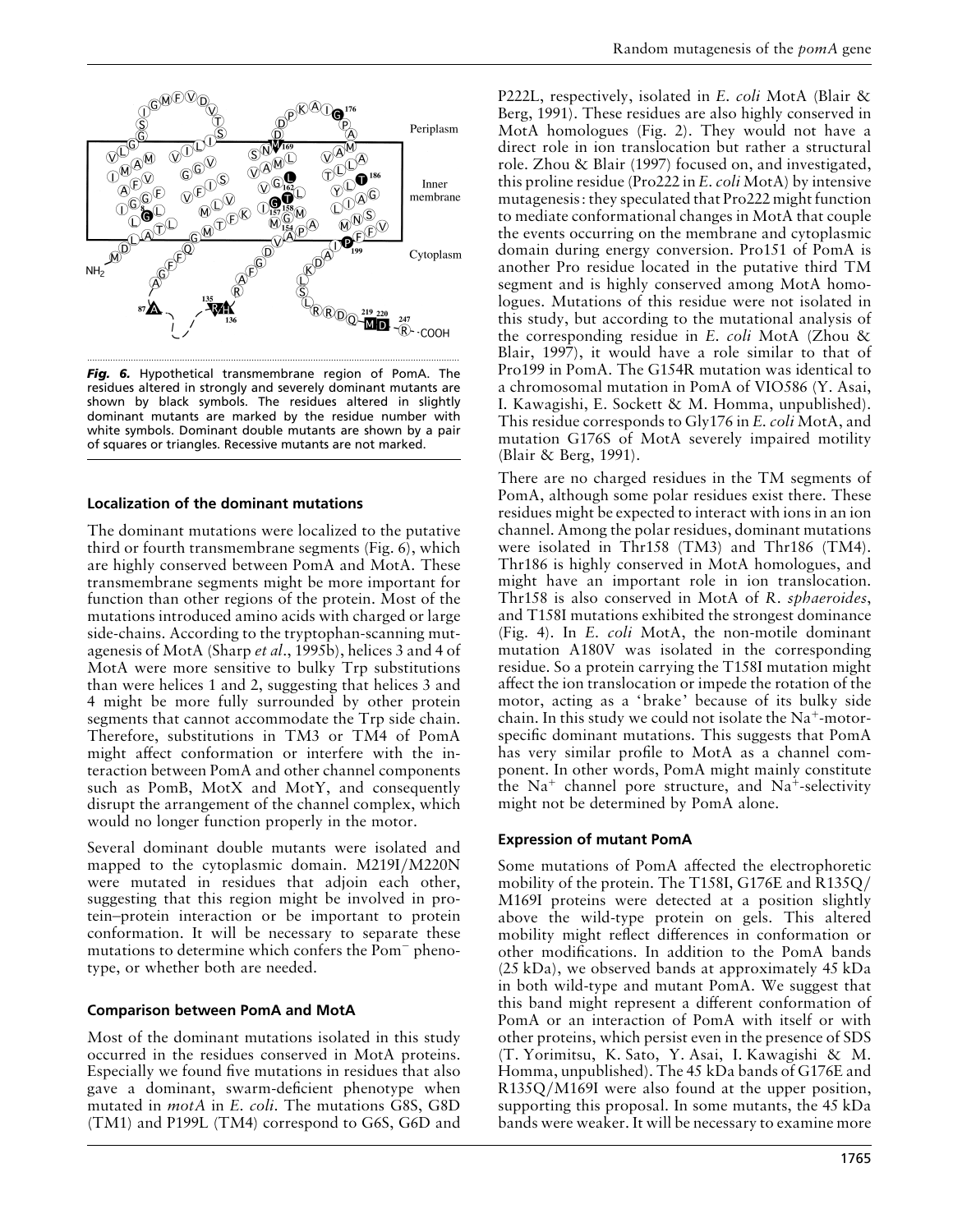systematically the conditions that affect the appearance of the 45 kDa band.

We think that the basic mechanism of torque generation in the flagellar motor will be common, independent of the coupling ion,  $H^+$  or Na<sup>+</sup>. On the other hand, it is not known how the ion selectivity of the motor is determined, or what is the function of the additional motor genes, *motX* and *motY*, specific for the Na+ motor. To answer these questions, it will be necessary to investigate interactions between the motor components. In the case of  $\text{Na}^+$ -type  $\text{F}_{0}^{\text{F}_{1}}$  ATPase of *Propioni*g*enium modestum*, an H<sup>+</sup>-type *E. coli* (F<sub>1</sub>  $\delta$ )/Na<sup>+</sup>-type *P. modestum* (F<sub>0</sub>+ $\delta$ ) hybrid ATPase  $(F_1$ showed that the  $F_0$  part is exclusively responsible for the recognition of the coupling ion (Kaim & Dimroth, 1993, 1994). Such hybrid studies, for example *Rhodobacter* MotA expressed in a *pomA*-deleted *Vibrio* strain, are now in progress in our laboratory. We hope that further analysis of the common structure between the Na+ system and  $H^+$  system will lead us to the essential points of the torque-generating mechanism.

#### **ACKNOWLEDGEMENTS**

We thank Dr David F. Blair for critically reading the manuscript. This work was supported in part by grants-in-aid for scientific researches (to I.K. and M.H.) from the Ministry of Education, Science and Culture of Japan and the Japan Society for the Promotion of Science (to S.K.).

#### **REFERENCES**

**Asai, Y., Kojima, S., Kato, H., Nishioka, N., Kawagishi, I. & Homma, M. (1997).** Putative channel components for the fastrotating sodium-driven flagellar motor of a marine bacterium. *J Bacteriol* **179**, 5104–5110.

**Atsumi, T., Sugiyama, S., Cragoe, E. J., Jr & Imae, Y. (1990).** Specific inhibition of the Na<sup>+</sup>-driven flagellar motors of alkalophilic *Bacillus* strains by the amiloride analog phenamil. *J Bacteriol* **172**, 1634–1639.

**Bartolome!, B., Jubete, Y., Martinez, E. & Cruz, F. D. (1991).** Construction and properties of a family of pACYC184-derived cloning vectors compatible with pBR322 and its derivatives. *Gene* **102**, 75–78.

**Blair, D. F. (1995).** How bacteria sense and swim. *Annu Rev Microbiol* **49**, 489–522.

**Blair, D. F. & Berg, H. C. (1988).** Restoration of torque in defective flagellar motors. *Science* **242**, 1678–1681.

**Blair, D. F. & Berg, H. C. (1990).** The MotA protein of *E*. *coli* is a proton-conducting component of the flagellar motor. *Cell* **60**, 439–449.

**Blair, D. F. & Berg, H. C. (1991).** Mutations in the MotA protein of *Escherichia coli* reveal domains critical for proton conduction. *J Mol Biol* **221**, 1433–1442.

**Blair, D. F., Kim, D. Y. & Berg, H. C. (1991).** Mutant MotB proteins in *Escherichia coli*. *J Bacteriol* **173**, 4049–4055.

**Block, S. M. & Berg, H. C. (1984).** Successive incorporation of force-generating units in the bacterial rotary motor. *Nature* **309**, 470–472.

**Chun, S. Y. & Parkinson, J. S. (1988).** Bacterial motility: membrane topology of the *Escherichia coli* MotB protein. *Science* **239**, 276–278.

**De Mot, R. & Vanderleyden, J. (1994).** The C-terminal sequence conservation between OmpA-related outer membrane proteins and MotB suggests a common function in both gram-positive and gram-negative bacteria, possibly in the interaction of these domains with peptidoglycan. *Mol Microbiol* **12**, 333–334.

**Dean, G. D., Macnab, R. M., Stader, J., Matsumura, P. & Burks, C. (1984).** Gene sequence and predicted amino acid sequence of the MotA protein, a membrane-associated protein required for flagellar rotation in *Escherichia coli*. *J Bacteriol* **159**, 991–999.

**Francis, N. R., Sosinsky, G. E., Thomas, D. & DeRosier, D. J. (1994).** Isolation, characterization and structure of bacterial flagellar motors containing the switch complex. *J Mol Biol* **235**, 1261–1270.

**Garza, A. G., Harris, H. L., Stoebner, R. A. & Manson, M. D. (1995).** Motility protein interactions in the bacterial flagellar motor. *Proc Natl Acad Sci USA* **92**, 1970–1974.

**Garza, A. G., Biran, R., Wohlschlegel, J. A. & Manson, M. D. (1996).** Mutations in *motB* suppressible by changes in stator or rotor components of the bacterial flagellar motor. *J Mol Biol* **258**, 270–285.

**Grant, S. G., Jessee, J., Bloom, F. R. & Hanahan, D. (1990).** Differential plasmid rescue from transgenic mouse DNAs into *Escherichia coli*. *Proc Natl Acad Sci USA* **87**, 4645–4649.

**Imae, Y. & Atsumi, T. (1989).** Na<sup>+</sup>-driven bacterial flagellar motors. *J Bioenerg Biomembr* **21**, 705–716.

**Irikura, V. M., Kihara, M., Yamaguchi, S., Sockett, H. & Macnab, R. M. (1993).** *Salmonella typhimurium fliG* and *fliN* mutations causing defects in assembly, rotation, and switching of the flagellar motor. *J Bacteriol* **175**, 802–810.

**Kaim, G. & Dimroth, P. (1993).** Formation of a functionally active sodium-translocating hybrid  $F_1F_0$  ATPase in *Escherichia coli* by homologous recombination. *Eur J Biochem* **218**, 937–944.

**Kaim, G. & Dimroth, P. (1994).** Construction, expression and characterization of a plasmid-encoded Na+-specific ATPase hybrid consisting of *Propionigenium modestum* F<sub>0</sub>-ATPase and *Escherichia coli* F "-ATPase. *Eur J Biochem* **222**, 615–623.

 **Kawagishi, I., Okunishi, I., Homma, M. & Imae, Y. (1994).**Removal of the periplasmic DNase before electroporation enhances efficiency of transformation in a marine bacterium *Vibrio alginolyticus*. *Microbiology* **140**, 2355–2361.

**Kojima, S., Asai, Y., Atsumi, T., Kawagishi, I. & Homma, M. (1999).** Na+-driven flagellar motor resistant to phenamil, an amiloride analog, caused by mutations in putative channel component. *J Mol Biol* **285**, 1537–1547.

**Lloyd, S. A. & Blair, D. F. (1997).** Charged residues of the rotor protein FliG essential for torque generation in the flagellar motor of *Escherichia coli*. *J Mol Biol* **266**, 733–744.

**Lloyd, S. A., Tang, H., Wang, X., Billings, S. & Blair, D. F. (1996).** Torque generation in the flagellar motor of *Escherichia coli*: evidence of a direct role for FliG but not for FliM or FliN. *J Bacteriol* **178**, 223–231.

**McCarter, L. L. (1994a).** MotX, the channel component of the sodium-type flagellar motor. *J Bacteriol* **176**, 5988–5998.

**McCarter, L. L. (1994b).** MotY, a component of the sodium-type flagellar motor. *J Bacteriol* **176**, 4219–4225.

**Nishioka, N., Furuno, M., Kawagishi, I. & Homma, M. (1998).** Flagellin-containing membrane vesicles excreted from *Vibrio alginolyticus* mutants lacking a polar-flagellar filament. *J Biochem* **123**, 1169–1173.

**Okunishi, I., Kawagishi, I. & Homma, M. (1996).** Cloning and characterization of *motY*, a gene coding for a component of the sodium-driven flagellar motor in *Vibrio alginolyticus*. *J Bacteriol* **178**, 2409–2415.